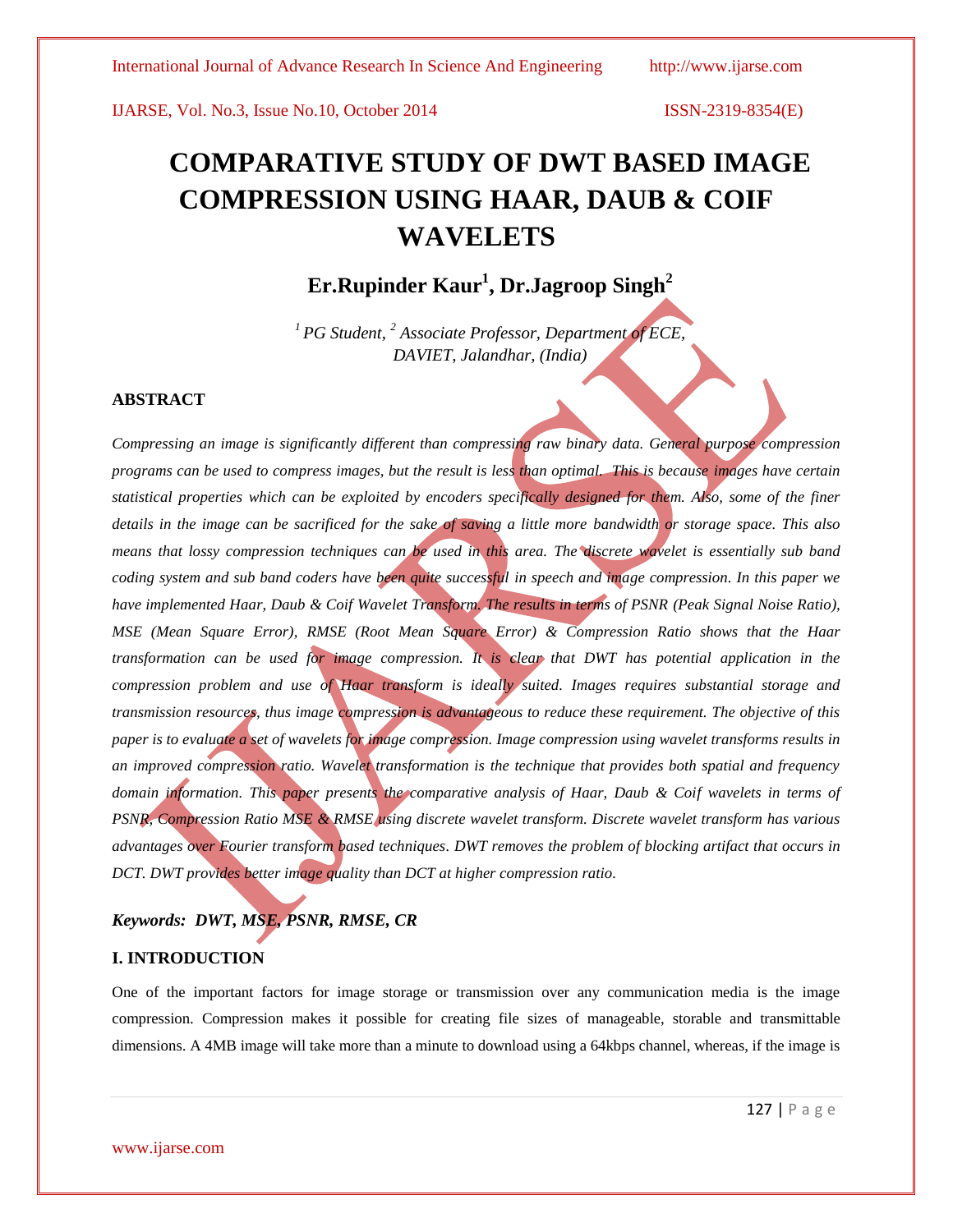compressed with a ratio of 10:1, it will have a size of 400KB and will take about 6 seconds to download. Image Compression techniques are classified into two categories: Lossless and Lossy.

In Lossless techniques the image can be reconstructed after compression, without any loss of information in the entire process. Lossy techniques, on the other hand, are irreversible, because, they involve performing quantization, which results in loss of some information. Some of the commonly used techniques are Transform coding (Discrete Cosine Transform, Wavelet Transform & Gabor Transform), Vector Quantization, Segmentation and Approximation methods, Spline approximation methods (Bilinear Interpolation/Regularization), Fractal coding etc. Wavelet based image compression introduces no blocky artifacts in the decompressed image. The decompressed image is much smoother and pleasant to eyes. Also, we can achieve much higher compression ratios much regardless of the amount of compression achieved.

I present Haar, Daub & Coif Wavelet Transformation for image compression in this research work. The wavelet transform is similar to the Fourier transform (or much more to the windowed Fourier transform) with a completely different merit function. The wavelet transform is often compared with the Fourier transform, in which signals are represented as a sum of sinusoids. The main difference is that wavelets are localized in both time and frequency whereas the standard Fourier transform is only localized in frequency. The Short-time Fourier transform (STFT) is more similar to the wavelet transform, in that it is also a time and frequency localized, but there are issues with the frequency/time resolution trade-off. Wavelets often give a better signal representation using Multi-resolution analysis, with balanced resolution at any time and Frequency. Fourier analysis consists of breaking up a signal into sine waves of various frequencies. Similarly, wavelet analysis is the breaking up of a signal into shifted and scaled versions of the original wavelet.

### **II. DISCRETE WAVELET TRANSFORM (DWT) FAMILY**

DWT now becomes a standard tool in image compression applications because of their data reduction capabilities. DWT can provide higher compression ratios with better image quality due to higher de-correlation property. Therefore, DWT has potentiality for good representation of image with fewer coefficients. The discrete wavelet transform uses filter banks for the construction of the multi-resolution time-frequency plane. The Discrete Wavelet Transform analyzes the signal at different frequency bands with different resolutions by decomposing the signal into an approximation and detail information. The decomposition of the signal into different frequency bands obtained by successive high-pass  $g(n)$  and low-pass h (n) filtering of the time domain signal. The basis of Discrete Cosine Transform (DCT) is cosine functions while the basis of Discrete Wavelet Transform (DWT) is wavelet function that satisfies requirement of multi-resolution analysis. DWT processes data on a variable time-frequency plane that matches progressively the lower frequency components to coarser time resolutions and the high-frequency components to finer time resolutions, thus achieving a multi-resolution analysis. The introduction of the DWT made it possible to improve some specific applications of image processing by replacing the existing tools with this new mathematical transform. The JPEG 2000 standard proposes a wavelet transform stage since it offers better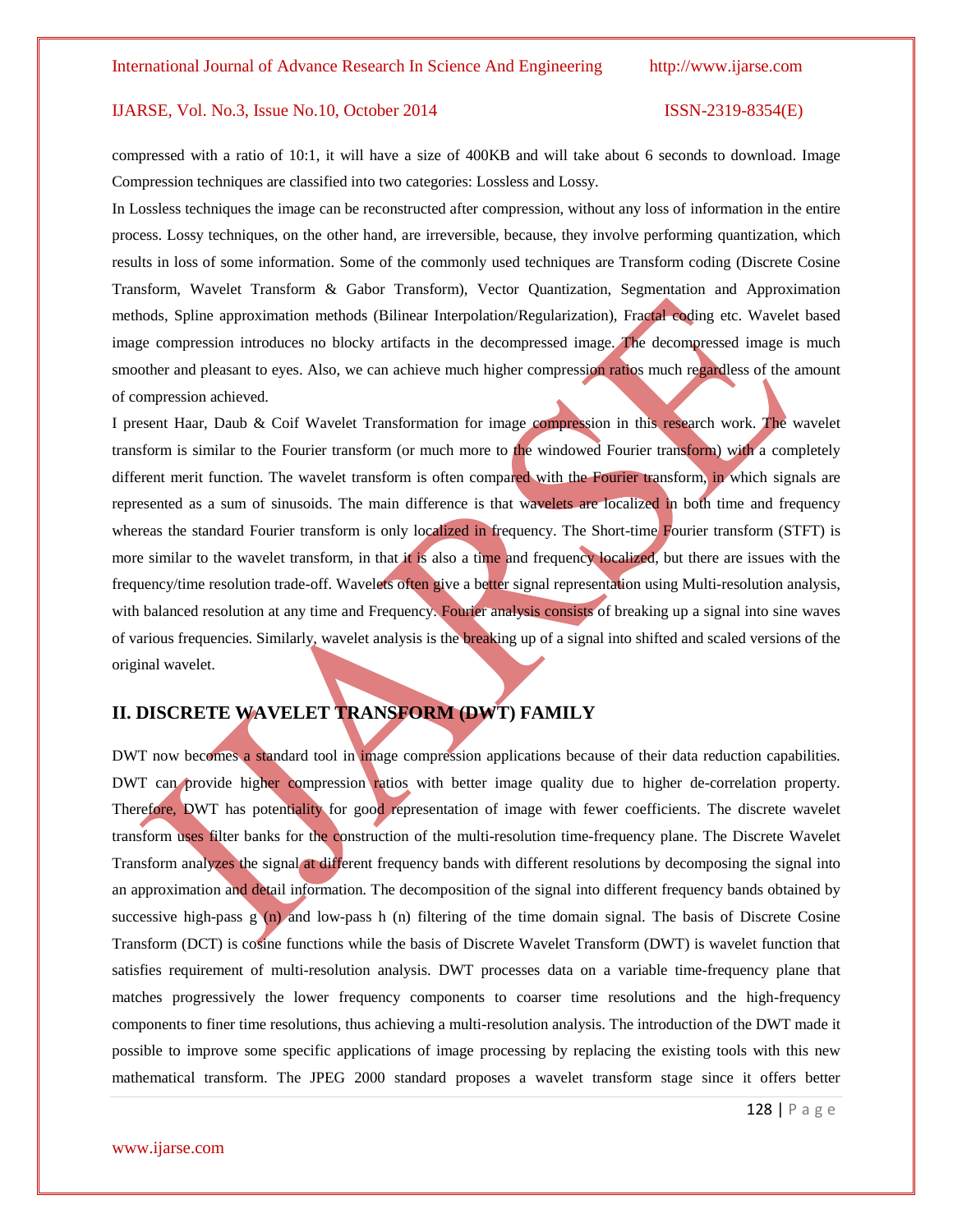rate/distortion (R/D) performance than the traditional discrete cosine transform (DCT). Advantages Compared with DCT, the coefficients of DWT are well localized in not only the frequency, but also the spatial domains. This frequency spatial localization property is highly desired for image compression. Images coded by DWT do not have the problem of block artifacts which the DCT approach may suffer.

The main properties of wavelet functions in image compression are compact support (lead to efficient implementation), symmetry (useful in avoiding de-phasing), orthogonally (allow fast algorithm), regularity, and degree of smoothness (related to filter order or filter length). The compression performance for images with different spectral activity will decides the wavelet function from wavelet family. Daub and Coif wavelets are classes of orthogonal wavelets that are compactly supported. Compactly supported wavelets correspond to finite-impulse response (FIR) filters and, thus, lead to efficient implementation.

### **Algorithm for Wavelet Transforms**

Step 1: Take the original color image.

Step 2: Apply DWT transform (haar, daub2 and coif4).

Step 3: 2D DWT is performed by applying the 1D DWT row wise and then column wise of each component.

Step 4: Perform 1 level of decomposition.

- (a) Divide the image into four sub-bands  $(L_1, L_1, H_1, H_1)$ .
- (b) LL1 represent a 2:1 subsampled for vertical and horizontal direction.
- (c) LL1, LH1, HL1, HH1 represent a down-sampled of original image needed for perfect reconstruction of original image.

Step 5: stop

### **Algorithm for Compression**

Step 1: Read the original color image.

Step 2: Convert the original color into gray scale image.

Step 3: Apply 2D DWT (haar, daub2 and coif4) to perform compression.

Step 4: Obtained the compressed image.

Step 5: stop

#### **Algorithm for Decompression**

Step 1: Input the compressed Image.

Step 2: Apply Inverse DWT (haar, daub2 and coif4) on compressed image.

Step 3: Obtained the decompressed image.

Step 4: stop.

129 | P a g e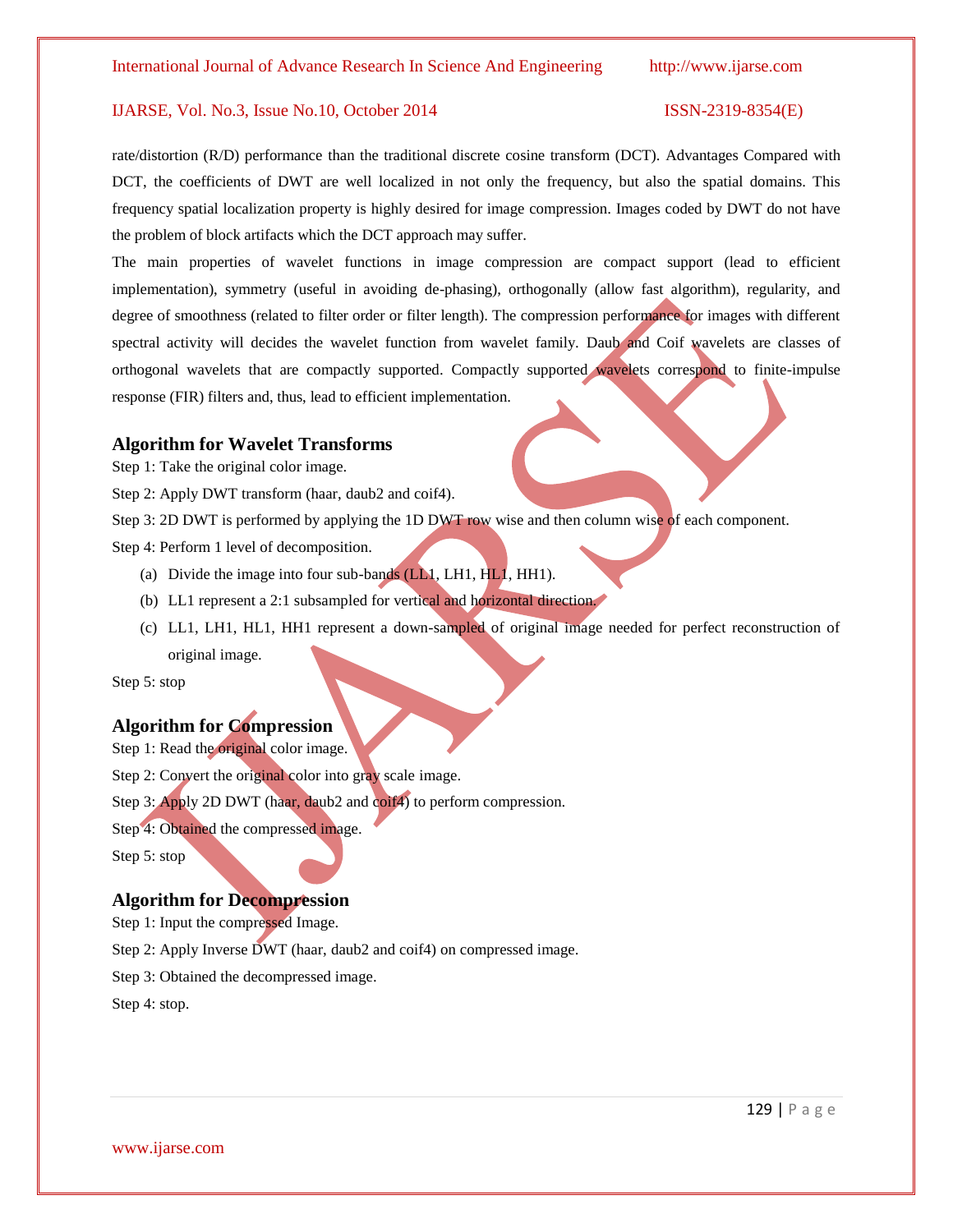#### **III. PERFORMANCE PARAMETERS**

The performance of image compression techniques are mainly evaluated by Compression Ratio (CR), PSNR, MSE & RMSE. The work has been done in MATLAB software. The compressed images are reconstructed into an image similar to the original image by specifying the same DWT coefficients at the reconstruction and by applying inverse DWT.

#### **Mean square error (MSE)** is defined as

$$
MSE = \frac{1}{MN}\sum_{m=0}^{M-1}\sum_{n=0}^{N-1} |x(m,n)-\tilde{x}(m,n)|^2
$$

Where  $M * N$  is the size of the original image.

#### **Root Mean Square Error (RMSE)**

$$
RMSE = \sqrt{MSE}
$$

Where M and N are the matrix dimensions in x and y respectively

#### **Peak-signal-to-noise-ratio (PSNR)**

PSNR is the evaluation standard of the reconstructed image quality, and is an important measure of image compression. The objective performance is measured by **peak signal-to-noise-ratio (PSNR)** of the reconstructed image. PSNR measured in decibels (dB) is given by:

$$
PSNR = 10 \log_{10} \left(\frac{255^2}{\text{MSE}}\right),
$$

Where the value; 255 is the maximum possible value that can be attained by the image signal. Higher the PSNR value is, the better the reconstructed image is.

### **Compression ratio (CR)**

Compression ratio is defined as the nominal bit depth of the original image in bits per pixel (bpp) divided by the bpp necessary to store the compressed image.

$$
C_R = \frac{n1}{n2}
$$

Where n1 is the number of bits original image and n2 is the compressed image.

#### **IV. RESULTS AND DISCUSSION**

DWT technique is used for obtain the desired results. Different wavelets are used at 1<sup>st</sup> level of decomposition and comparative analysis of Haar, Daub and coif family are displayed. Quantitative analysis has been presented by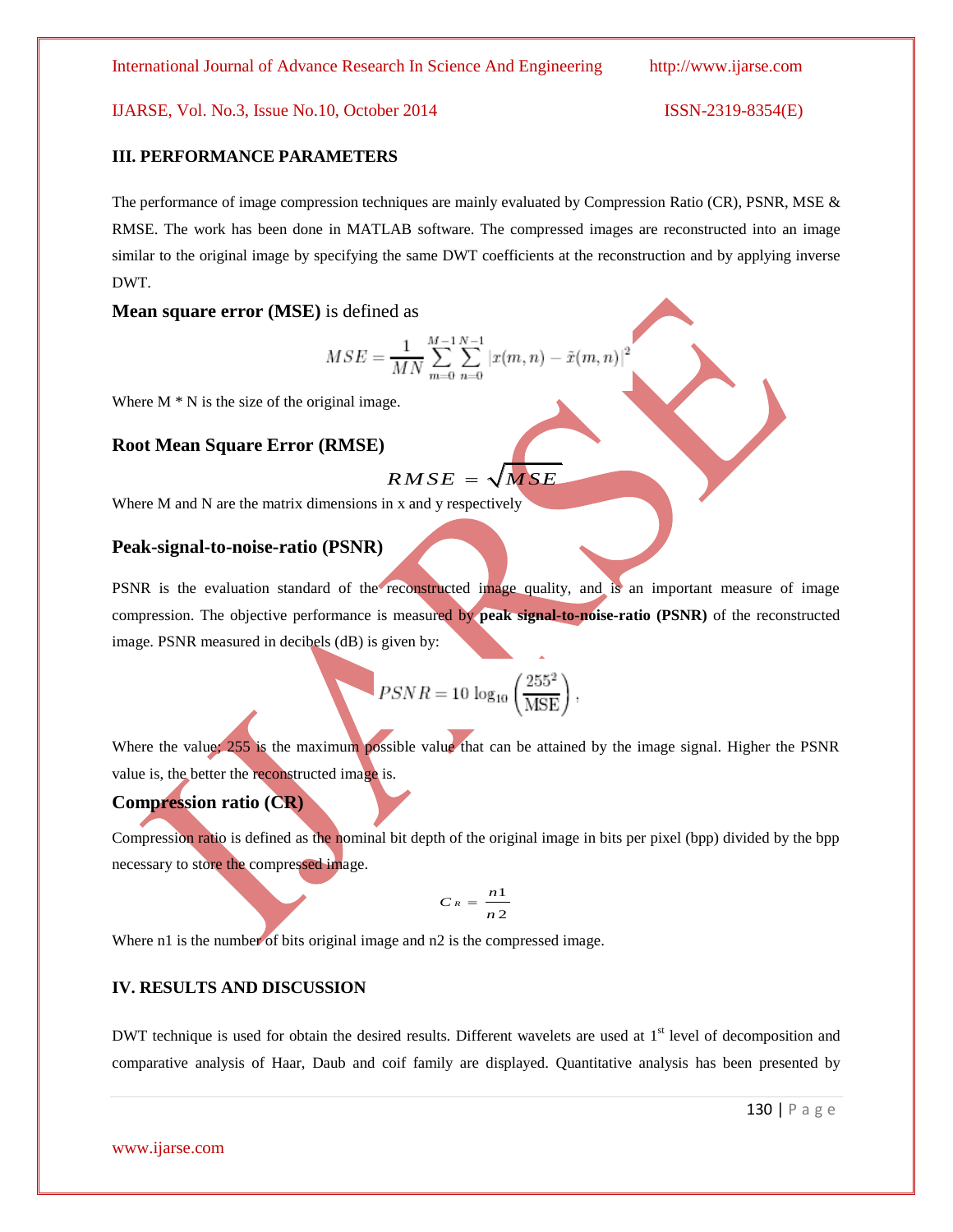measuring the values of attained Peak Signal to Noise Ratio and Compression Ratio, MSE & RMSE at  $1<sup>st</sup>$ decomposition levels. Qualitative analysis has been performed by obtaining the compressed version of the input image by DWT Technique and comparing it with the test image. Our results shows that Haar, Daub and Coif wavelet gives better result in each family and Haar wavelet gives best result as compare to coif wavelet in terms of MSE & PSNR Values.

#### **Qualitative Analysis**

We have taken three test images. The Results of Compression & Reconstruction of Images using Different Wavelets techniques are shown below

#### **Test Image (LENA.JPG (256 X 256))**

The original image screen which comes when the project is started is as shown below.



### **Compression**

The compression is performed on original Lena Image using haar, daub2 and coif4 wavelet filter. The Compression results for different Wavelet Techniques are shown below.



**Fig.2 Original & Compressed Images**

131 | P a g e

www.ijarse.com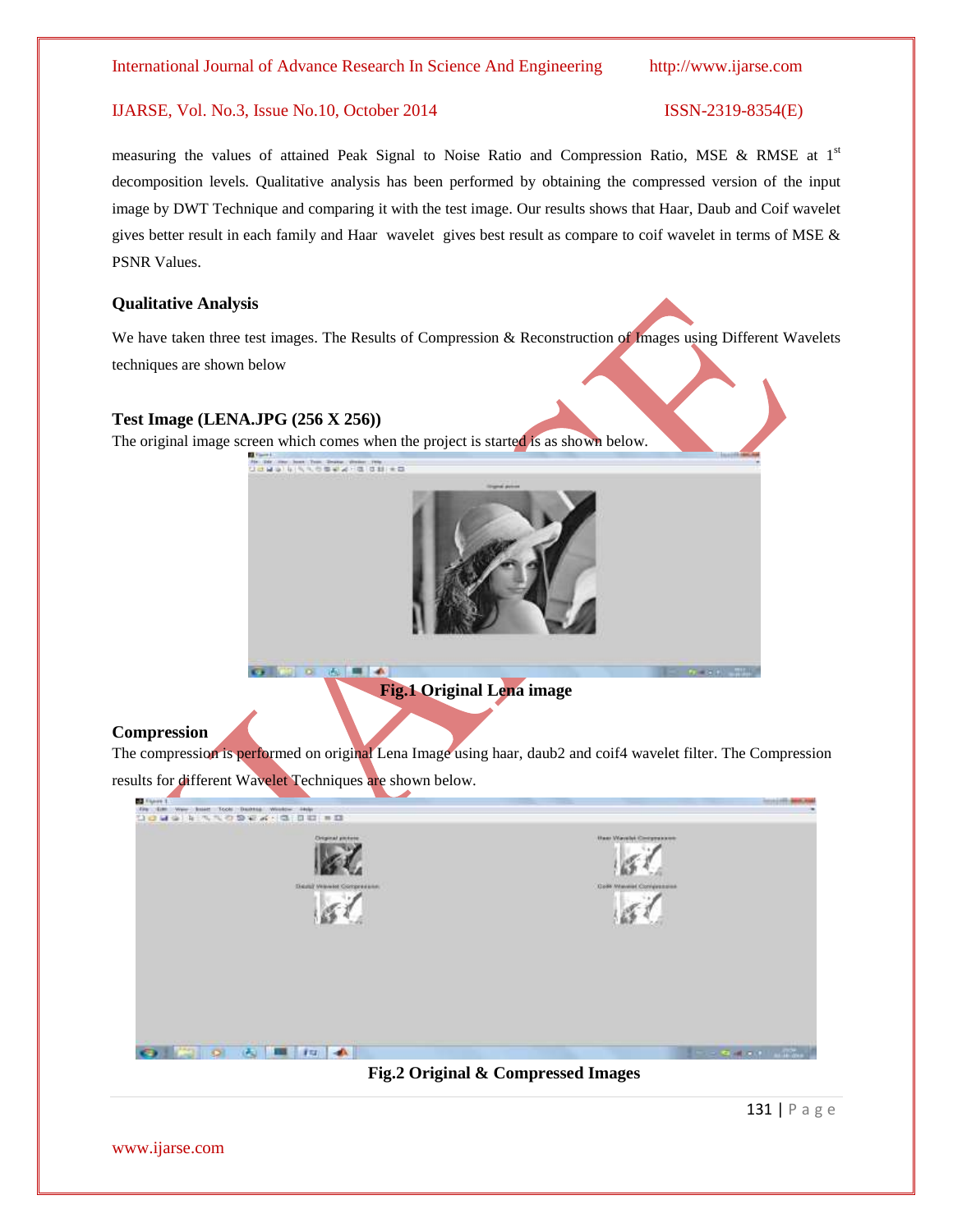International Journal of Advance Research In Science And Engineering http://www.ijarse.com

### IJARSE, Vol. No.3, Issue No.10, October 2014 ISSN-2319-8354(E)

#### **Decompression**

The decompression is performed on Lena original image using haar, daub2 and coif4 filter. The Decompression results for different Wavelet Techniques are shown below.



**Fig.3 Original & Reconstructed Lena Images using various Wavelet techniques**.

### **Degradation of Image**

The degradation in the original image is measured by comparing reconstructed & Original images. The degradation results for the different Wavelet Techniques are shown below.

| $\frac{1}{2}$ Figure 1                          |                                                         | tem (Drawfdor             |   |  |  |  |  |
|-------------------------------------------------|---------------------------------------------------------|---------------------------|---|--|--|--|--|
| East View Dood Tues Dealing Wednes Help<br>File |                                                         |                           | ٠ |  |  |  |  |
| コロミラ ケ アクリカイス・ロ 口田 ※ロ                           |                                                         |                           |   |  |  |  |  |
|                                                 | Image degreement for Haw<br>Image degradation for Calif | Image degrees on to David |   |  |  |  |  |
|                                                 |                                                         |                           |   |  |  |  |  |
|                                                 |                                                         |                           |   |  |  |  |  |
| ■■■■■▲                                          |                                                         |                           |   |  |  |  |  |
| <b>Fig.4 Degraded Images</b>                    |                                                         |                           |   |  |  |  |  |

132 | P a g e

www.ijarse.com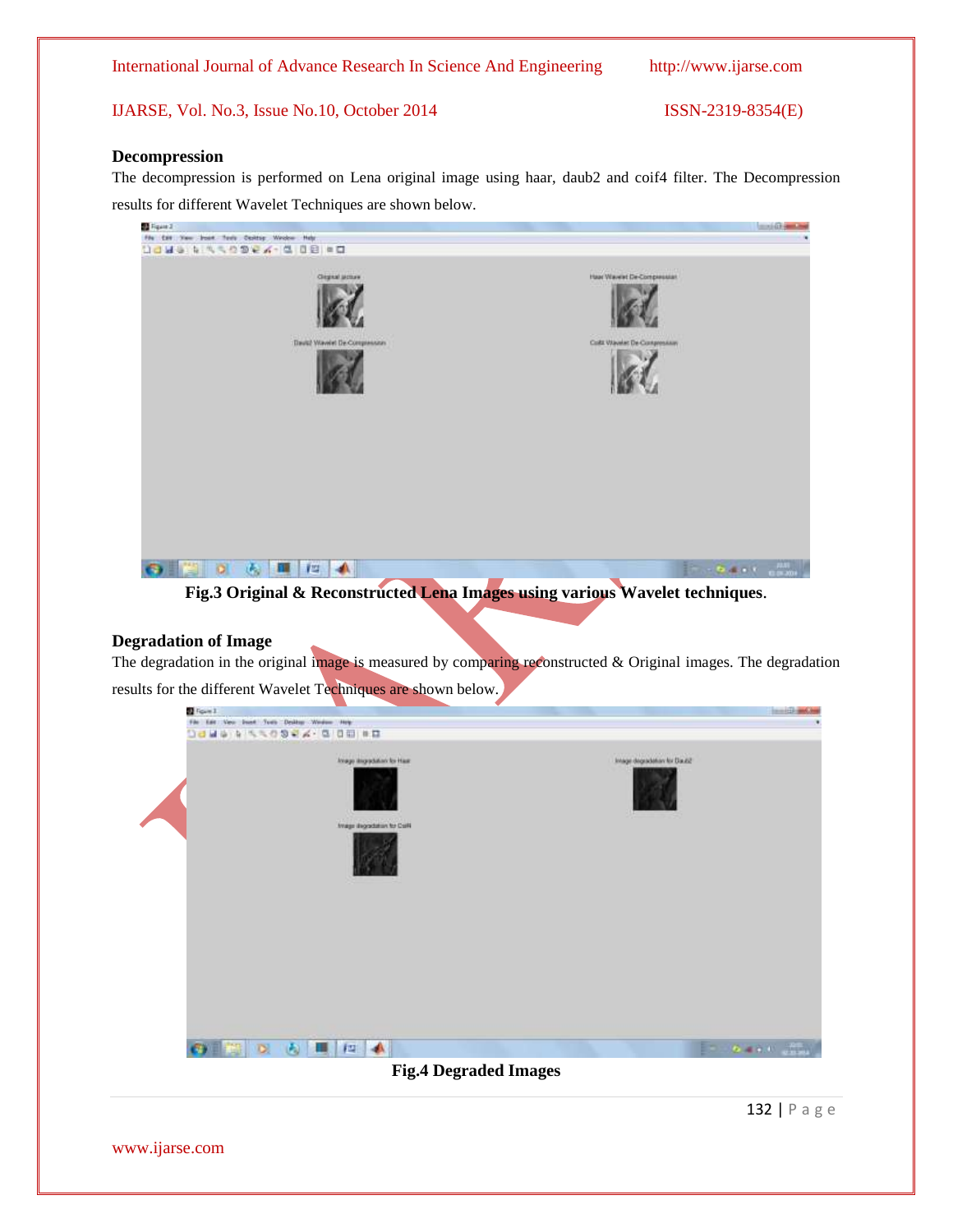International Journal of Advance Research In Science And Engineering http://www.ijarse.com

IJARSE, Vol. No.3, Issue No.10, October 2014 ISSN-2319-8354(E)

#### **Test Image (BABOON.JPG (512 X 512))**

The original image screen which comes when the project is started is as shown below.



### **Compression**

The compression is performed on original Baboon Image using haar, daub2 and coif4 wavelet filter. The Compression results for different Wavelet Techniques are shown in Fig.6.



**Fig.6 Original & Compressed Images**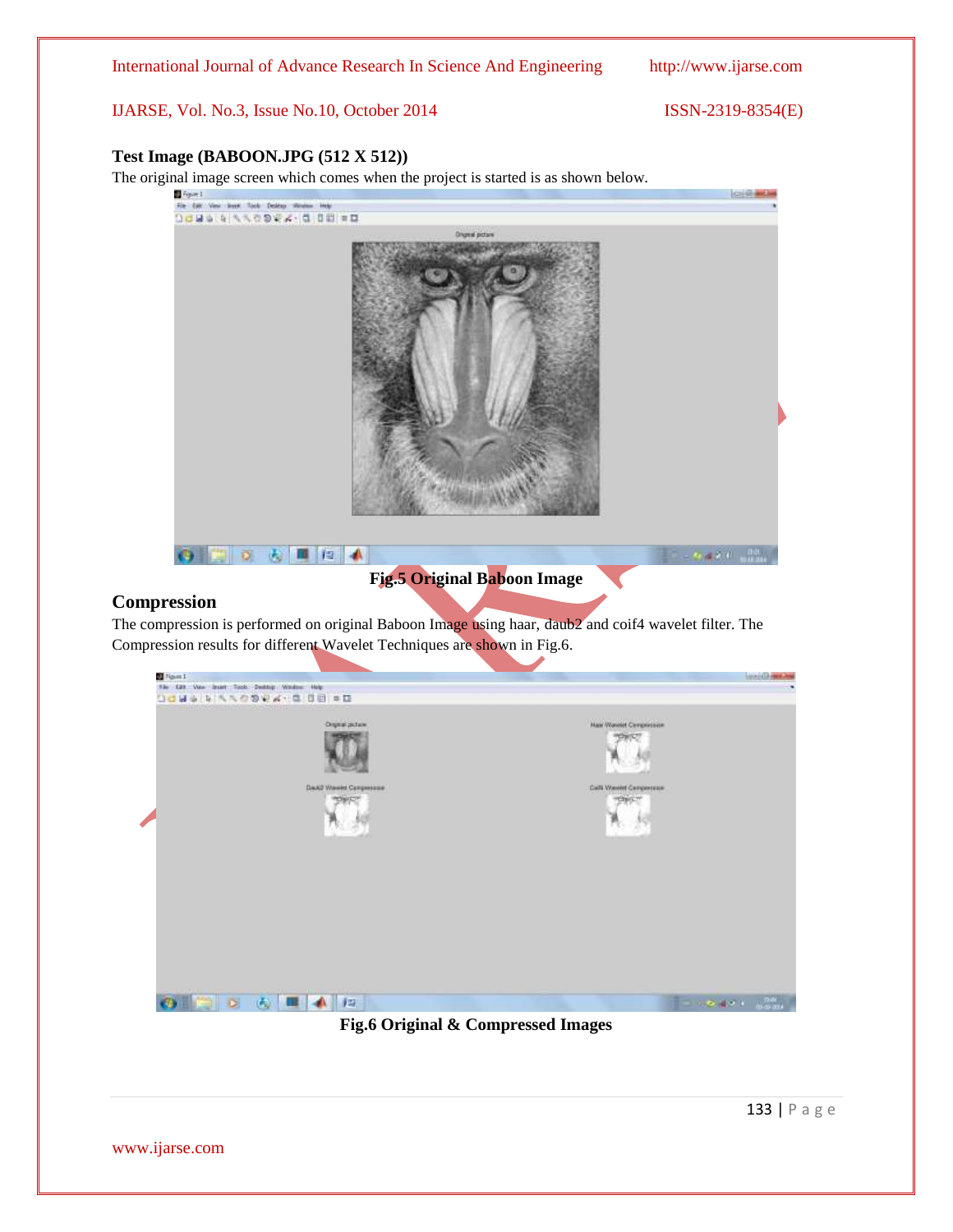#### **Decompression**

The decompression is performed on original Baboon image using haar, daub2 and coif4 wavelet filter. The Decompression results for different Wavelet Techniques are shown below.



**Fig.7 Original & Reconstructed Baboon Images using various Wavelet Techniques**

#### **Performance Evaluation for Test Images**

The performance evaluation is done on the basis of MSE, PSNR, CR and RMSE.

### **Table-1 MSE, PSNR, CR & RMSE Comparison for LENA.JPG**

| <b>Wavelet Filters</b> | <b>MSE</b>    | <b>PSNR</b> | <b>CR</b> | <b>RMSE</b> |
|------------------------|---------------|-------------|-----------|-------------|
|                        |               |             |           |             |
| Haar                   | 178.5236      | 25.6138     | 119.2700  | 13.3613     |
|                        |               |             |           |             |
| Daub <sub>2</sub>      | $1.3780e+003$ | 16.7385     | 119.2700  | 37.1208     |
|                        |               |             |           |             |
| Coif4                  | $2.0824e+003$ | 14.9452     | 136.1345  | 45.6331     |
|                        |               |             |           |             |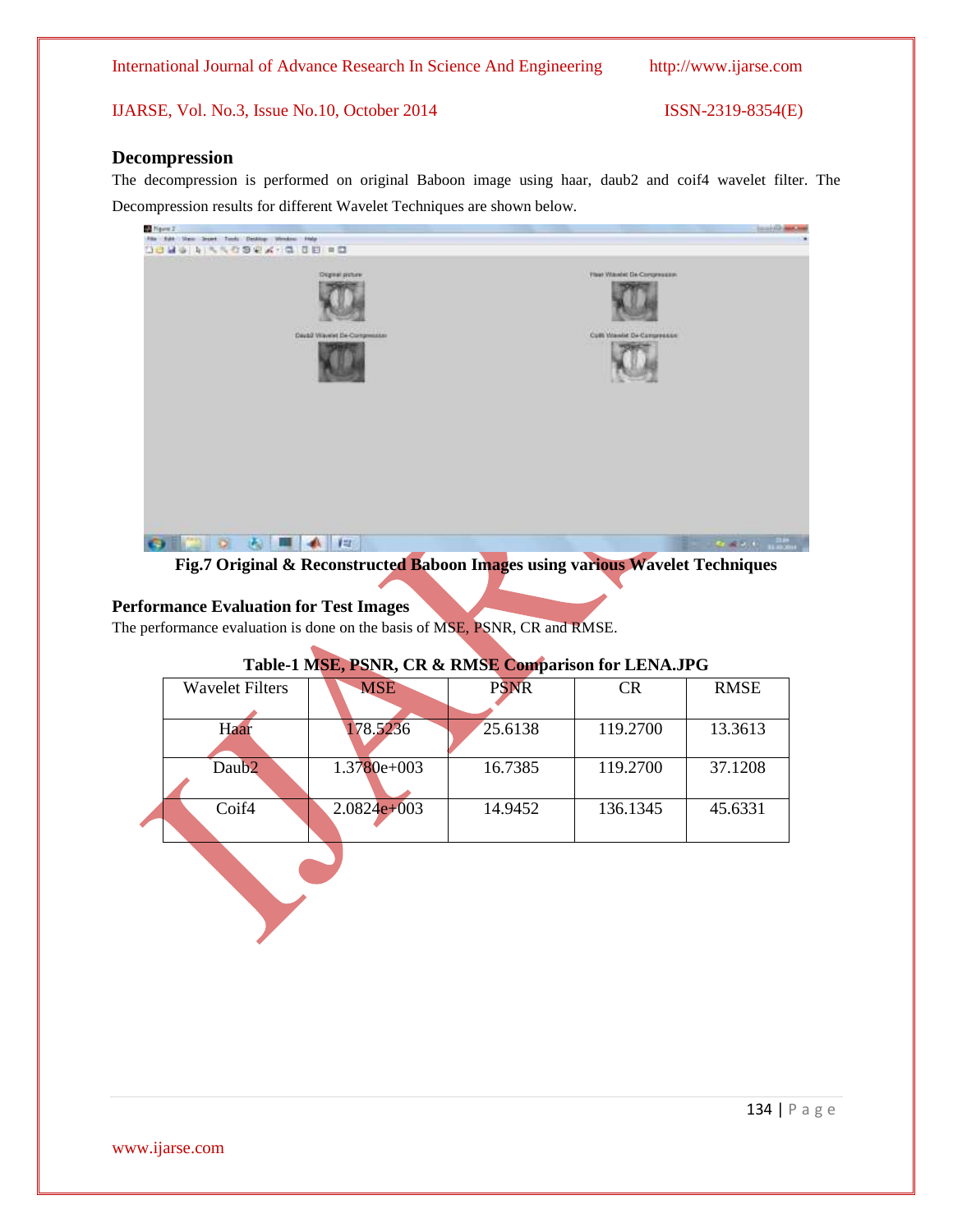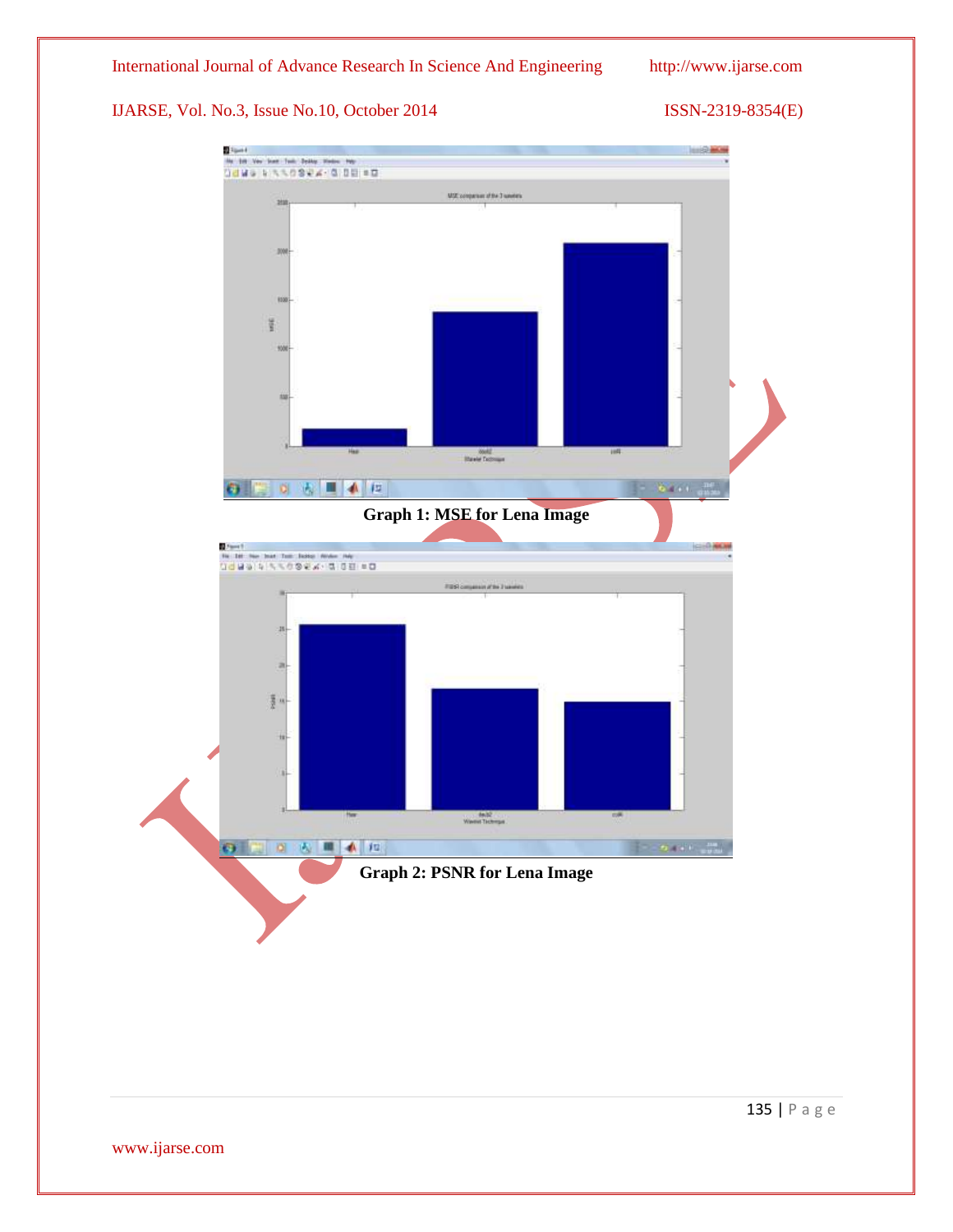

### **Table-2 MSE, PSNR, CR & RMSE Comparison for BABOON.JPG**

| <b>Wavelet Filters</b> | <b>MSE</b>    | <b>PSNR</b> | CR       | <b>RMSE</b> |
|------------------------|---------------|-------------|----------|-------------|
|                        |               |             |          |             |
| Haar                   | 63.3516       | 30.1132     | 123.4451 | 7.9594      |
| Daub <sub>2</sub>      | $1.2251e+003$ | 17.2491     | 123.4451 | 35.0014     |
| Coif4                  | $2.0114e+003$ | 15.0957     | 142.0138 | 44.8491     |

136 | P a g e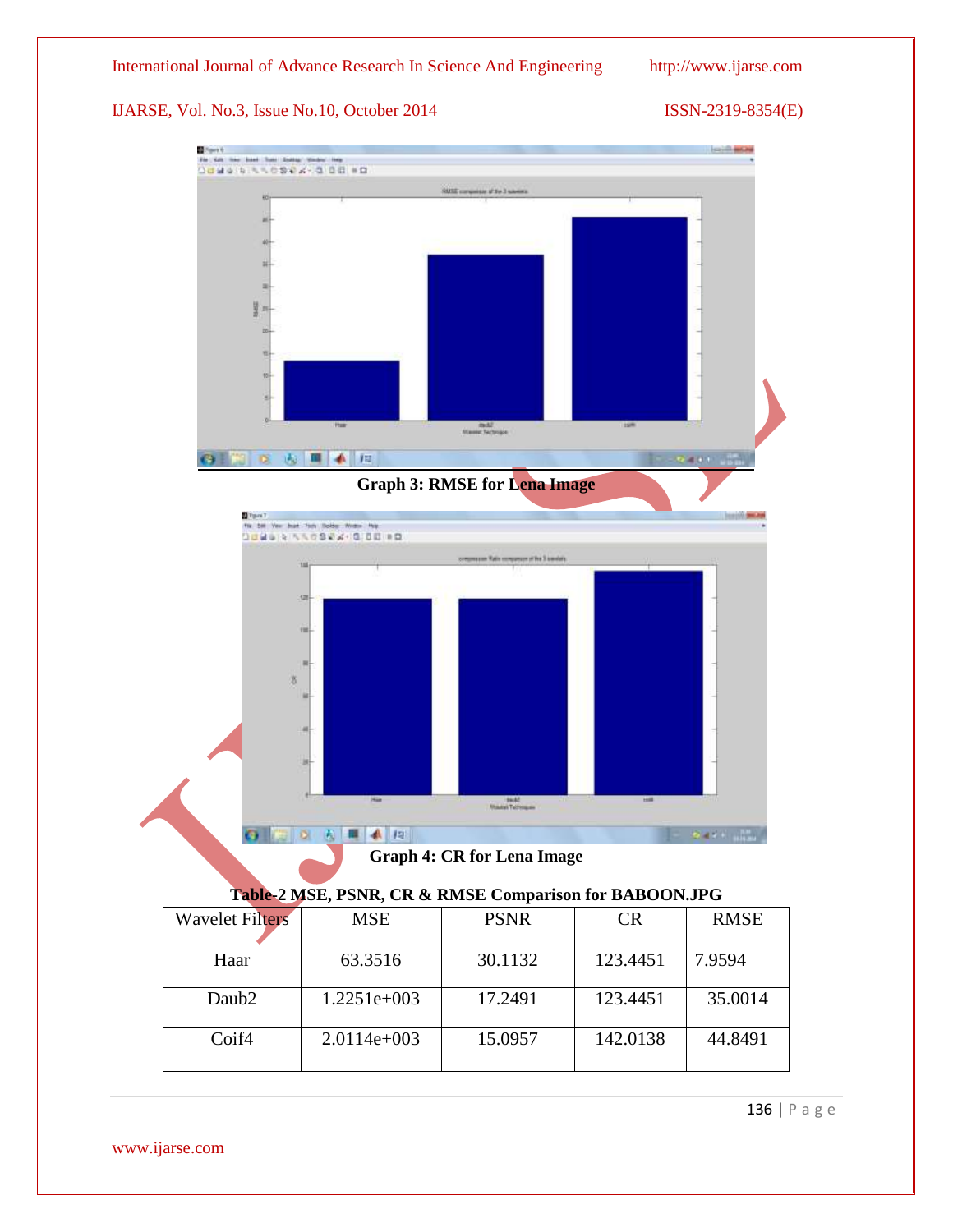

www.ijarse.com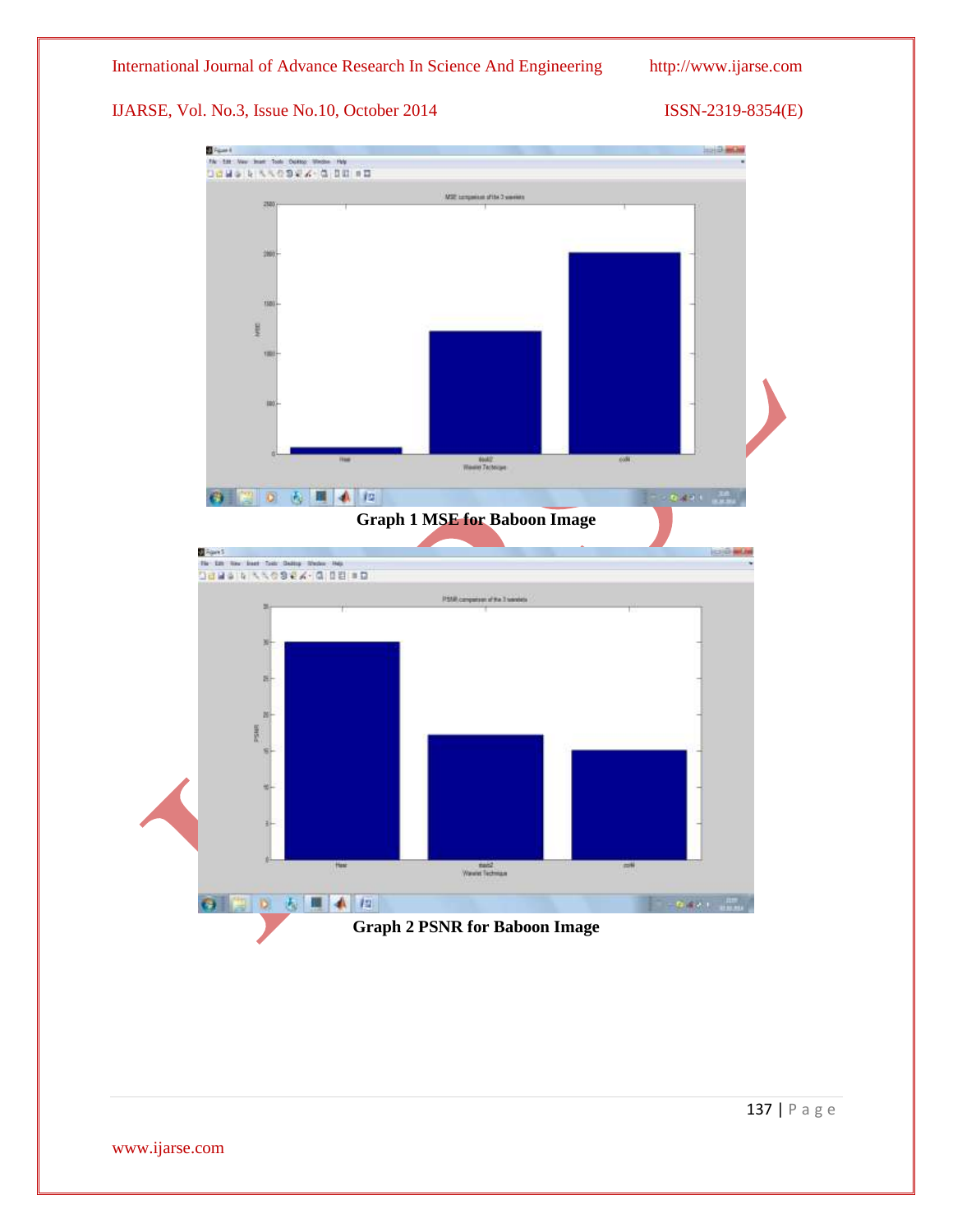International Journal of Advance Research In Science And Engineering http://www.ijarse.com

IJARSE, Vol. No.3, Issue No.10, October 2014 ISSN-2319-8354(E)



#### **Graph 4 CR for Baboon Image**

Results show that Haar Wavelet Provides Lowest MSE & Good PSNR values as compared to other Wavelets. Coif 4 Provides Good Compression Ratio.

### **V. CONCLUSION & FUTURE SCOPE**

In this paper, the results are obtained at  $1<sup>st</sup>$  level of decomposition. PSNR, CR, RMSE & MSE results for each wavelet are compared. From results we conclude that results obtain at 1<sup>st</sup> level of decomposition gives better results in terms of PSNR, CR & RMSE and results of Haar wavelet is better than Daub and Coif family. Results show that Haar